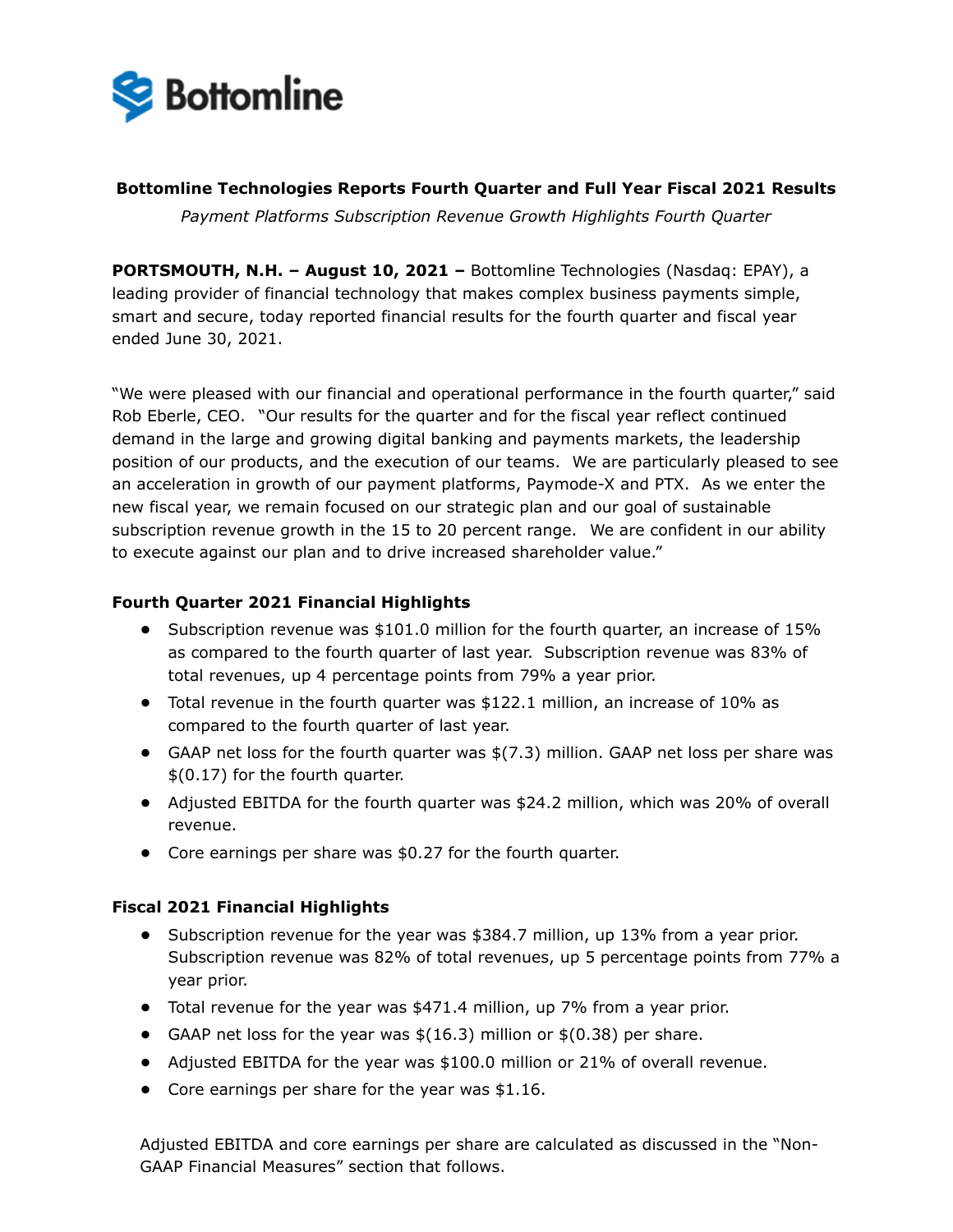## **Fourth Quarter Customer Highlights**

- **•** 32 organizations selected Paymode-X to automate their AP processes, with clients spanning a wide variety of industries such as healthcare, higher education, property management and public administration.
- **•** 3 banks selected Bottomline's banking solutions platforms to help them compete and grow their corporate and business banking franchises through Bottomline's intelligent engagement solutions. A \$600 billion bank expanded its relationship with Bottomline to service its highest value customers via the Digital Banking IQ Payments & Cash Management platform.
- **•** 5 new customers chose Bottomline's legal spend management solutions to automate, manage and control their legal spend.

# **Fourth Quarter Strategic Corporate Highlights**

- **•** Ardent Partners recognized Bottomline's Paymode-X a Market Leader in its 2021 *ePayables Technology Advisor*, citing the platform's breadth and depth of B2B payments capabilities and comprehensive governance, risk and compliance capabilities.
- **•** Bottomline's Paymode-X partnered with BillTrust's Business Payments Network (BPN) to connect its customers with card acceptance endpoints on the BillTrust BPN.
- **•** The Bottomline 2021 Business Payments Barometer launched in June, affirming Bottomline's opportunity in the UK and its PTX payments strategy. Key findings from this year's survey of 800 financial decision makers in the UK included: 71% of enterprise businesses say receiving money has never been more important; 70% of large businesses are most concerned about external cyber-attacks; and just half of businesses feel prepared for Open Banking, down 8% from 2020.
- **•** Bottomline's Digital Banking IQ partnered with Autobooks to provide Autobooks customers a unified digital banking, invoicing, receivables and accounting experience aimed at small businesses.
- **•** The Bottomline Legal Spend Management group hosted a two-day Customer Insights Exchange virtual event with participants from 80 of the insurance industry's leading carriers, to discuss industry developments, share best practices, and collaborate with peers and the Bottomline team.

#### **###**

# **About Bottomline Technologies**

Bottomline Technologies (Nasdaq: EPAY) makes complex business payments simple, smart, and secure. Corporations and banks rely on Bottomline for domestic and international payments, efficient cash management, automated workflows for payment processing and bill review, and fraud detection, behavioral analytics and regulatory compliance solutions. Thousands of corporations around the world benefit from Bottomline solutions. Headquartered in Portsmouth, NH, Bottomline delights customers through offices across the U.S., Europe, and Asia-Pacific. For more information visit www.bottomline.com.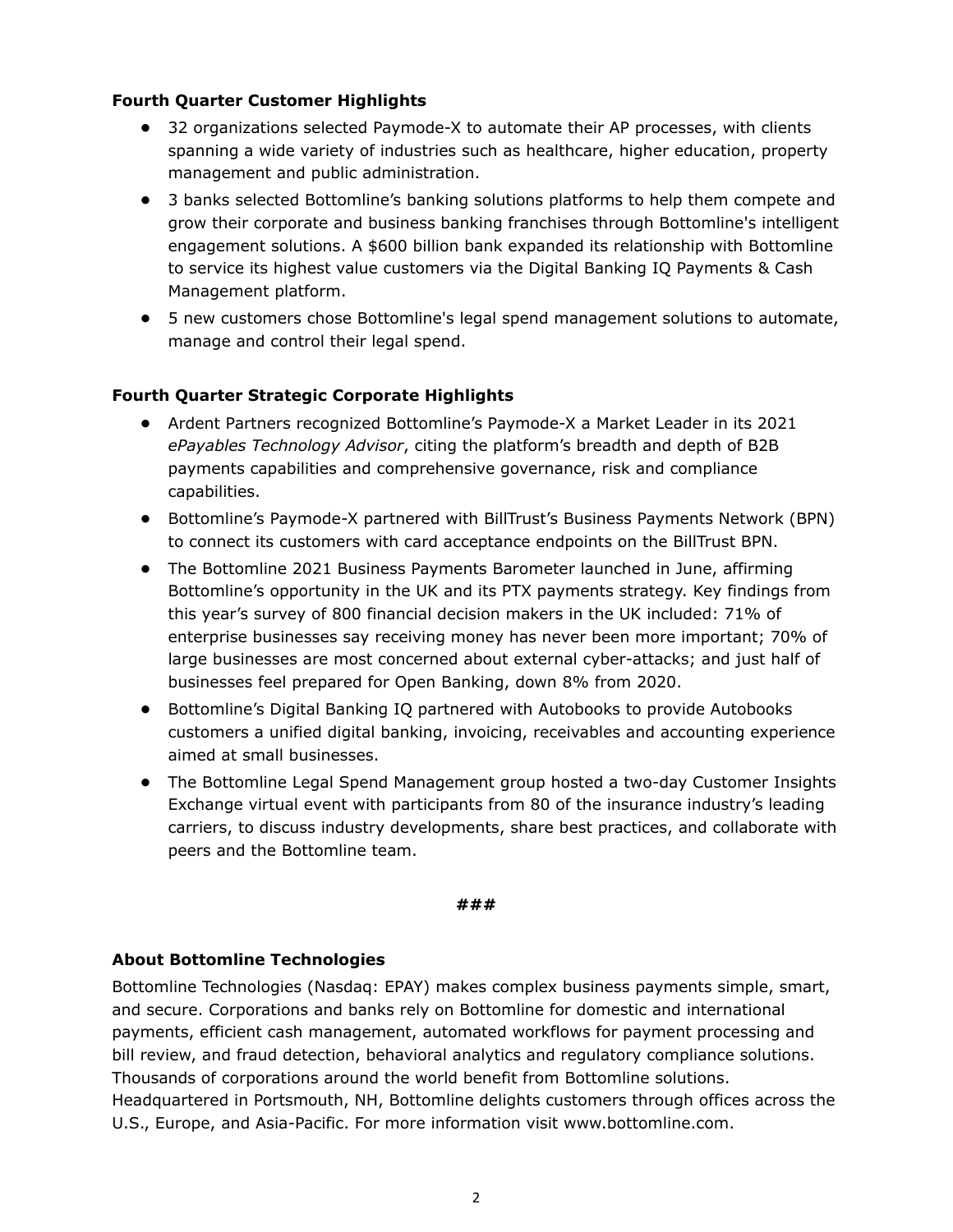In connection with this earnings release and our associated conference call, we will be posting additional material financial information (such as financial results, non-GAAP financial projections and non-GAAP to GAAP reconciliations) within the "Investors" section of our website at www.bottomline.com/us/about/investors.

# Cautionary Language

This press release and our responses to questions on our conference call discussing our quarterly results may contain "forward-looking statements" within the meaning of the Private Securities Litigation Reform Act of 1995, including statements reflecting our expectations about our ability to execute on our strategic plans, achieve future growth and profitability, achieve financial goals, expand margins and increase shareholder value. Any statements that are not statements of historical fact (including but not limited to statements containing the words "likely," "should," "may," "believes," "plans," "anticipates," "expects," "forecasts," "look forward," "opportunities," "confident," "trends," "future," "estimates," "targeted," "on track," and similar expressions) should be considered to be forward-looking statements. Statements about the effects of the current and near-term market and macroeconomic environment on Bottomline, including on its business, operations, financial performance and prospects, may constitute forward-looking statements, and are based on assumptions that involve risks and uncertainties that are subject to change based on various important factors (some of which are beyond Bottomline's control). Actual results may differ materially from those indicated by such forward-looking statements as a result of various important factors including, among others, competition, market demand, technological change, strategic relationships, recent acquisitions, international operations and general economic conditions, including the potential effects of the COVID-19 pandemic on any of the foregoing. For additional discussion of factors that could impact Bottomline Technologies' operational and financial results, refer to our Form 10-K for the fiscal year ended June 30, 2020 and the subsequently filed Form 10-Q's and Form 8-K's or amendments thereto. Any forward-looking statements represent our views only as of today and should not be relied upon as representing our views as of any subsequent date. We do not assume any obligation to update any forward-looking statements to reflect events or circumstances after today's date or to reflect the occurrence of unanticipated events.

Contact: Investor Relations Angela White Bottomline (603) 501-4899 investors@bottomline.com

Corporate Communications John Stevens Bottomline (603) 501-4840 pr@bottomline.com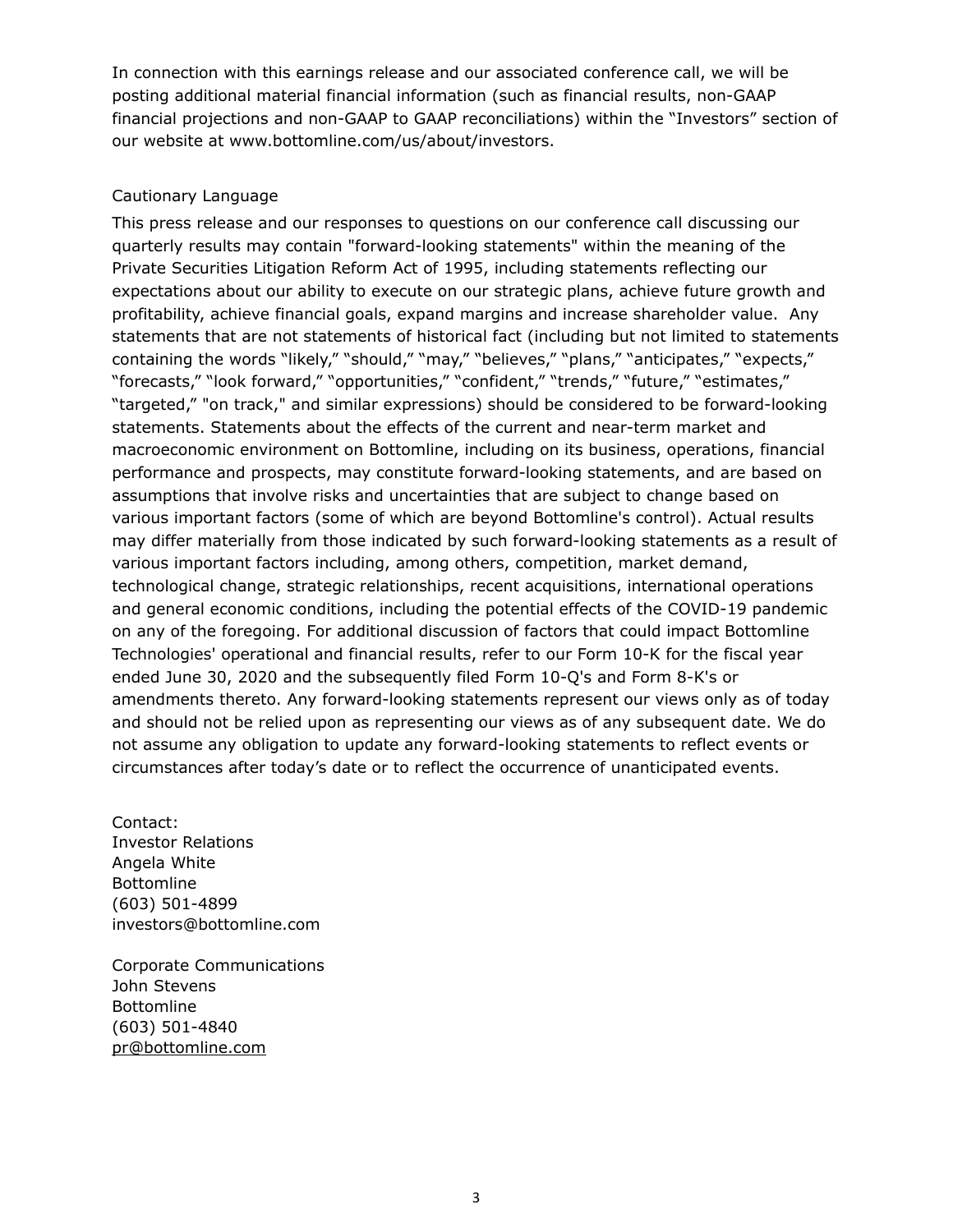### **Non-GAAP Financial Measures**

We have presented supplemental non-GAAP financial measures as part of this earnings release. We believe that these supplemental non-GAAP financial measures are useful to investors because they allow for an evaluation of the company with a focus on the performance of its core operations, including more meaningful comparisons of financial results to historical periods and to the financial results of less acquisitive peer and competitor companies. Core net income, core earnings per share, adjusted EBITDA and adjusted EBITDA as a percentage of revenue are all non-GAAP financial measures.

Core net income and core earnings per share exclude certain items, specifically amortization of acquisition related intangible assets, stock-based compensation, acquisition and integration-related expenses, restructuring related costs, excess depreciation expense associated with facility exit events, minimum pension liability adjustments, amortization of debt issuance costs and other costs and other non-core or nonrecurring benefits or expenses that may arise from time to time.

Acquisition and integration-related expenses include legal and professional fees and other direct transaction costs associated with business and asset acquisitions, costs associated with integrating acquired businesses, including costs for transitional employees or services and integration related professional services costs and other incremental charges we incur as a direct result of acquisition and integration efforts.

Periodically, such as in periods that include significant foreign currency volatility, we may present certain metrics on a "constant currency" basis, to show the impact of period to period results normalized for the impact of foreign currency rate changes. We calculate constant currency information by translating prior period financial results using current period foreign exchange rates.

Adjusted EBITDA and adjusted EBITDA as a percentage of revenue represents our GAAP net income or loss, adjusted for charges related to interest expense, income taxes, depreciation and amortization and other charges as noted in the reconciliation that follows.

Our executive management team uses these same non-GAAP financial measures internally to assess the ongoing performance of the company. The same non-GAAP information is used for corporate planning purposes, including the preparation of operating budgets and in communications with our board of directors with respect to our core financial performance. Since this information is not a GAAP measurement of financial performance, there are material limitations to its usefulness on a stand-alone basis, including the lack of comparability of this presentation to the GAAP financial results of other companies. This non-GAAP financial information should not be considered in isolation from, or as a substitute for, our financial results presented in accordance with GAAP.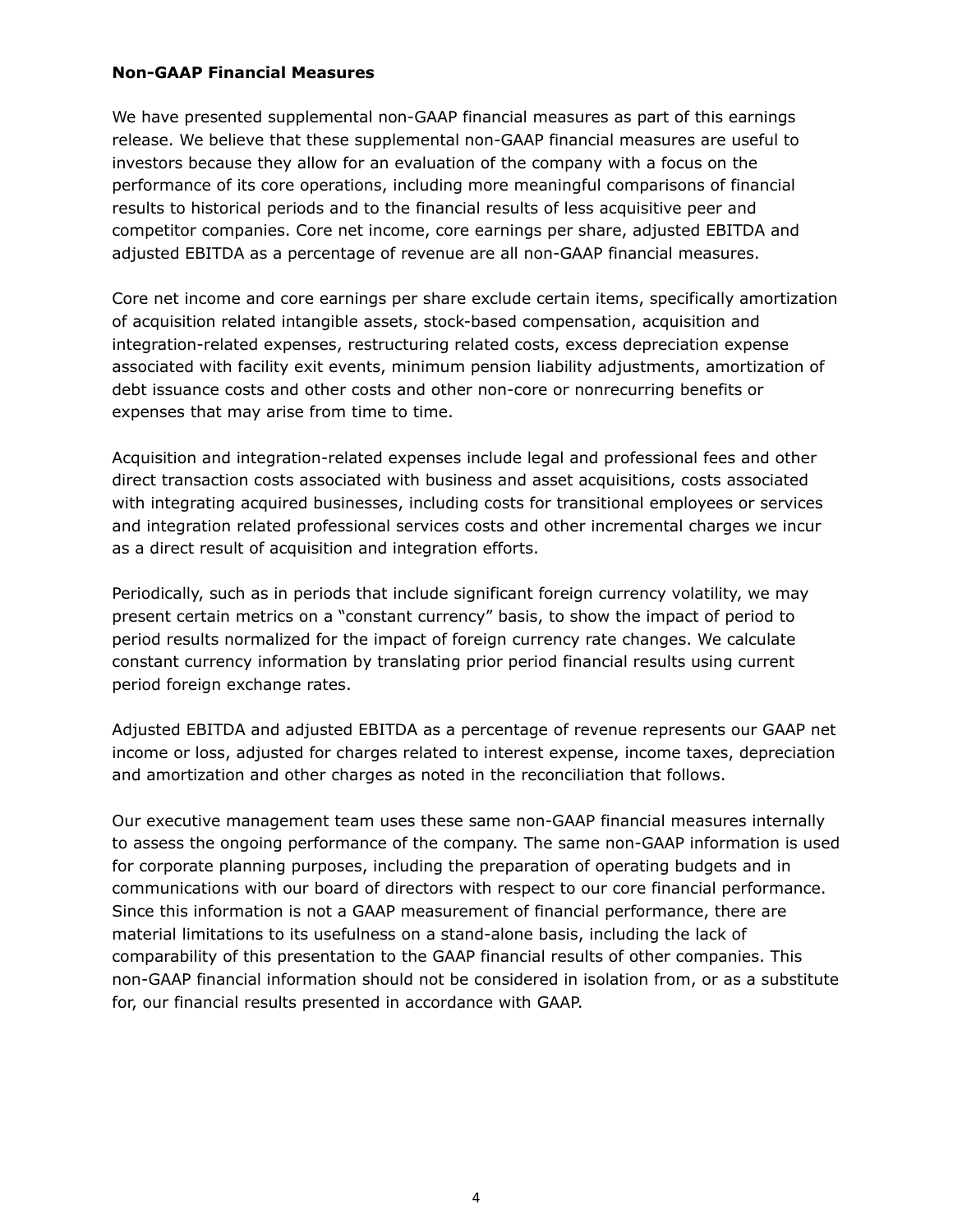# **Non-GAAP Financial Measures (Continued)**

#### Reconciliation of Core Net Income

A reconciliation of core net income to GAAP net loss for the three and twelve months ended June 30, 2021 and 2020 is as follows:

|                                                          | <b>Three Months Ended</b><br><b>June 30,</b> |              |    | <b>Twelve Months Ended</b><br><b>June 30,</b> |  |             |    |          |
|----------------------------------------------------------|----------------------------------------------|--------------|----|-----------------------------------------------|--|-------------|----|----------|
|                                                          |                                              | 2021<br>2020 |    | 2021                                          |  | 2020        |    |          |
|                                                          |                                              |              |    | (in thousands)                                |  |             |    |          |
| GAAP net loss                                            | \$                                           | (7, 295)     | \$ | (3,003)                                       |  | \$(16, 288) | \$ | (9,229)  |
| Amortization of acquisition-related intangible assets    |                                              | 5,559        |    | 5,086                                         |  | 21,173      |    | 20,370   |
| Stock-based compensation plan expense                    |                                              | 11,889       |    | 10,746                                        |  | 45,533      |    | 42,044   |
| Acquisition and integration-related expenses             |                                              | 250          |    | 1,007                                         |  | 2,328       |    | 5,647    |
| Restructuring expense                                    |                                              | 3,257        |    | 713                                           |  | 4,244       |    | 1,652    |
| Minimum pension liability adjustments                    |                                              | (71)         |    | 1,110                                         |  | (190)       |    | 1,250    |
| Amortization of debt issuance costs                      |                                              | 104          |    | 104                                           |  | 414         |    | 414      |
| Excess depreciation associated with restructuring events |                                              | 105          |    |                                               |  | 633         |    |          |
| Global ERP system implementation and other costs         |                                              |              |    |                                               |  |             |    | 485      |
| Other non-core benefit                                   |                                              | (909)        |    | (471)                                         |  | (927)       |    | (481)    |
| Tax effects on non-GAAP income                           |                                              | (1,035)      |    | (4, 192)                                      |  | (7,006)     |    | (13,069) |
| Core net income                                          |                                              | 11,854       |    | 11,100                                        |  | 49,914      |    | 49,083   |

## Reconciliation of Diluted Core Earnings per Share

A reconciliation of our diluted core earnings per share to our GAAP diluted net loss per share for the three and twelve months ended June 30, 2021 and 2020 is as follows:

|                                                          | <b>Three Months Ended</b><br>June 30, |        |      | <b>Twelve Months Ended</b><br>June 30, |      |        |      |        |
|----------------------------------------------------------|---------------------------------------|--------|------|----------------------------------------|------|--------|------|--------|
|                                                          |                                       | 2021   | 2020 |                                        | 2021 |        | 2020 |        |
| GAAP diluted net loss per share                          | \$                                    | (0.17) | \$   | (0.07)                                 | \$   | (0.38) | \$   | (0.22) |
| Plus:                                                    |                                       |        |      |                                        |      |        |      |        |
| Amortization of acquisition-related intangible assets    |                                       | 0.13   |      | 0.12                                   |      | 0.49   |      | 0.48   |
| Stock-based compensation plan expense                    |                                       | 0.28   |      | 0.25                                   |      | 1.06   |      | 1.00   |
| Acquisition and integration-related expenses             |                                       |        |      | 0.02                                   |      | 0.05   |      | 0.14   |
| Restructuring expense                                    |                                       | 0.07   |      | 0.02                                   |      | 0.10   |      | 0.04   |
| Excess depreciation associated with restructuring events |                                       |        |      |                                        |      | 0.01   |      |        |
| Global ERP system implementation and other costs         |                                       |        |      |                                        |      |        |      | 0.01   |
| Other non-core benefit                                   |                                       | (0.02) |      | (0.01)                                 |      | (0.02) |      | (0.01) |
| Minimum pension liability adjustments                    |                                       |        |      | 0.03                                   |      |        |      | 0.03   |
| Amortization of debt issuance costs                      |                                       |        |      |                                        |      | 0.01   |      | 0.01   |
| Tax effects on non-GAAP income                           |                                       | (0.02) |      | (0.10)                                 |      | (0.16) |      | (0.31) |
| Diluted core earnings per share                          |                                       | 0.27   |      | 0.26                                   |      | 1.16   |      | 1.17   |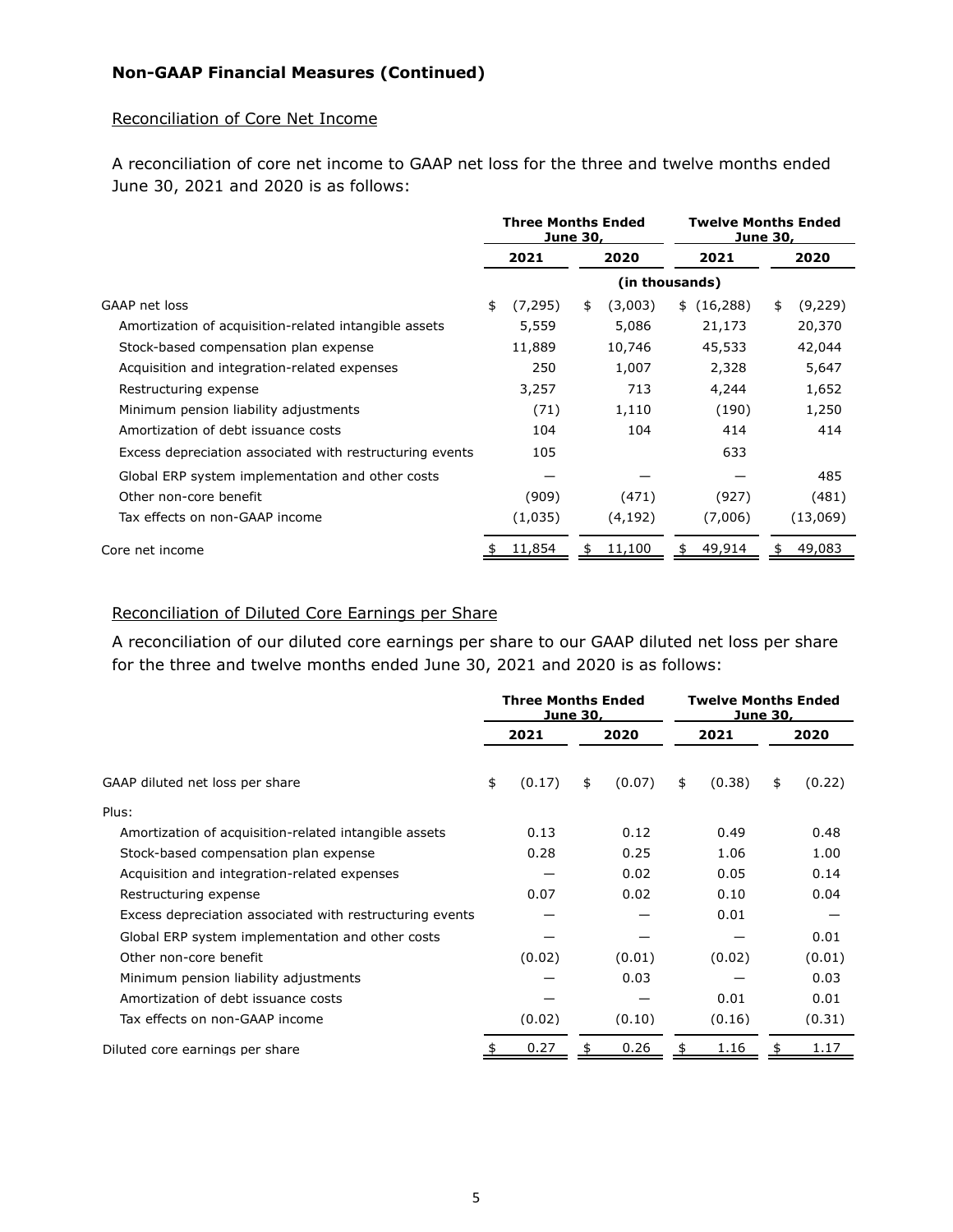# **Non-GAAP Financial Measures (Continued)**

A reconciliation of our non-GAAP weighted average shares used in computing diluted core earnings per share to our GAAP weighted average shares used in computing basic and diluted net loss per share for the three and twelve months ended June 30, 2021 and 2020 is as follows:

|                                                                                                                |          | <b>Three Months Ended</b><br>June 30, | <b>Twelve Months Ended</b><br><u>June 3</u> 0, |              |  |  |
|----------------------------------------------------------------------------------------------------------------|----------|---------------------------------------|------------------------------------------------|--------------|--|--|
|                                                                                                                | 2021     | 2020                                  | 2021                                           | 2020         |  |  |
| Numerator:                                                                                                     |          |                                       |                                                |              |  |  |
| Core net income                                                                                                | \$11,854 | $$11,100$ $$49,914$                   |                                                | 49,083<br>\$ |  |  |
| Denominator:                                                                                                   |          |                                       |                                                |              |  |  |
| Weighted average shares used in computing basic net loss<br>per share for GAAP                                 | 43,127   | 42,078                                | 42,793                                         | 41,770       |  |  |
| Impact of dilutive securities (stock options, restricted stock<br>awards and employee stock purchase plan) (1) | 28       | 287                                   | 191                                            | 335          |  |  |
| Weighted average shares used in computing diluted core<br>earnings per share                                   | 43,155   | 42,365                                | 42,984                                         | 42,105       |  |  |

 $(1)$  These securities are dilutive on a GAAP basis in periods where we report GAAP net income. These securities are anti-dilutive on a GAAP basis in periods where we report GAAP net loss.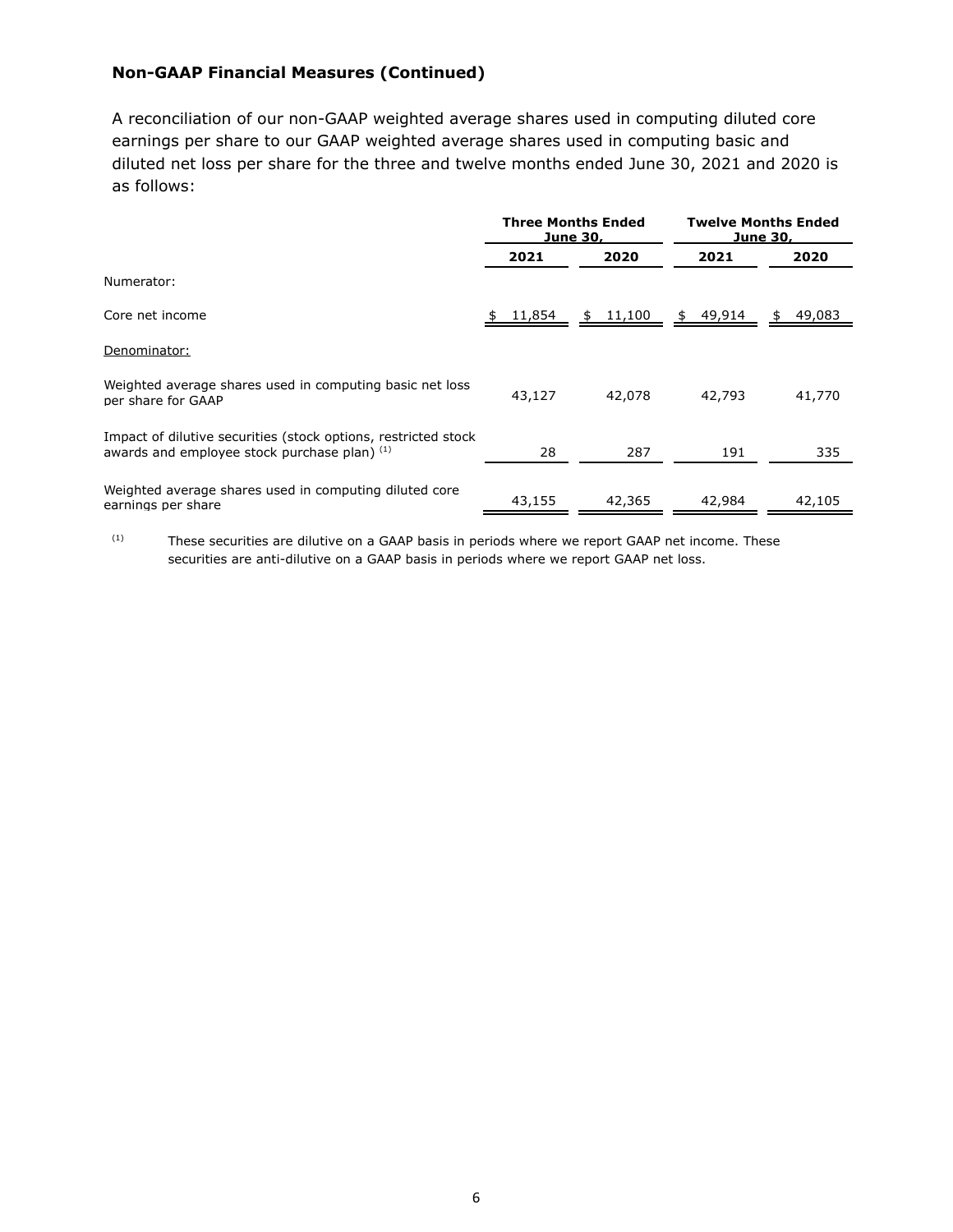# **Non-GAAP Financial Measures (Continued)**

### Reconciliation of Adjusted EBITDA

A reconciliation of our adjusted EBITDA to GAAP net loss for the three and twelve months ended June 30, 2021 and 2020 is as follows:

|                                                         | <b>Three Months Ended</b><br><b>June 30,</b> |          |      | <b>Twelve Months Ended</b><br><b>June 30,</b> |             |      |         |
|---------------------------------------------------------|----------------------------------------------|----------|------|-----------------------------------------------|-------------|------|---------|
|                                                         |                                              | 2021     | 2020 |                                               | 2021        | 2020 |         |
| GAAP net loss                                           | \$                                           | (7, 295) | \$   | (3,003)                                       | \$(16, 288) | \$   | (9,229) |
| Adjustments:                                            |                                              |          |      |                                               |             |      |         |
| Other expense and pension adjustments                   |                                              | 142      |      | 1,981                                         | 3,843       |      | 5,025   |
| Income tax (benefit) provision                          |                                              | 1,454    |      | (454)                                         | 5,826       |      | 1,828   |
| Depreciation and amortization                           |                                              | 8,783    |      | 7,425                                         | 32,545      |      | 27,232  |
| Amortization of acquisition-related intangible assets   |                                              | 5,559    |      | 5,086                                         | 21,173      |      | 20,370  |
| Stock-based compensation plan expense                   |                                              | 11,889   |      | 10,746                                        | 45,533      |      | 42,044  |
| Acquisition and integration-related expenses            |                                              | 250      |      | 1,007                                         | 2,328       |      | 5,647   |
| Restructuring expense                                   |                                              | 3,257    |      | 713                                           | 4,244       |      | 1,652   |
| Excess depreciation associated with restructuring costs |                                              | 105      |      |                                               | 633         |      |         |
| Global ERP system implementation and other costs        |                                              |          |      |                                               |             |      | 485     |
| Other non-core (benefit) expense                        |                                              | 48       |      | (84)                                          | 196         |      | (94)    |
| <b>Adjusted EBITDA</b>                                  |                                              | 24,192   |      | 23,417                                        | \$100,033   |      | 94,960  |

#### Adjusted EBITDA as a percent of Revenue

A reconciliation of adjusted EBITDA as a percent of revenue to GAAP net loss as a percent of revenue for the three and twelve months ended June 30, 2021 and 2020 is as follows:

|                                                       | <b>Three Months Ended</b><br><b>June 30,</b> | <b>Twelve Months Ended</b><br><b>June 30,</b> |        |            |  |
|-------------------------------------------------------|----------------------------------------------|-----------------------------------------------|--------|------------|--|
|                                                       | 2021                                         | 2020                                          | 2021   | 2020       |  |
| GAAP net loss as a percent of revenue                 | $(6 \frac{9}{6})$                            | $(3\% )$                                      | (3, 9) | $(2 \, 9)$ |  |
| Adjustments:                                          |                                              |                                               |        |            |  |
| Other expense and pension adjustments                 | $0\%$                                        | $2\%$                                         | $1\%$  | $1\%$      |  |
| Income tax provision (benefit)                        | $1\%$                                        | $0\%$                                         | $1\%$  | $0\%$      |  |
| Depreciation and amortization                         | $7\%$                                        | $7\%$                                         | $7\%$  | $6\%$      |  |
| Amortization of acquisition-related intangible assets | $5\%$                                        | $4\%$                                         | $4\%$  | $5\%$      |  |
| Stock-based compensation plan expense                 | $10\%$                                       | $10\%$                                        | $10\%$ | $10\%$     |  |
| Acquisition and integration-related expenses          | $0\%$                                        | $1\%$                                         | $0\%$  | $1\%$      |  |
| Restructuring expense                                 | $3\%$                                        | $0\%$                                         | $1\%$  | $0\%$      |  |
| Adjusted EBITDA as a percent of revenue               | 20%                                          | 21 %                                          | 21 %   | 21 %       |  |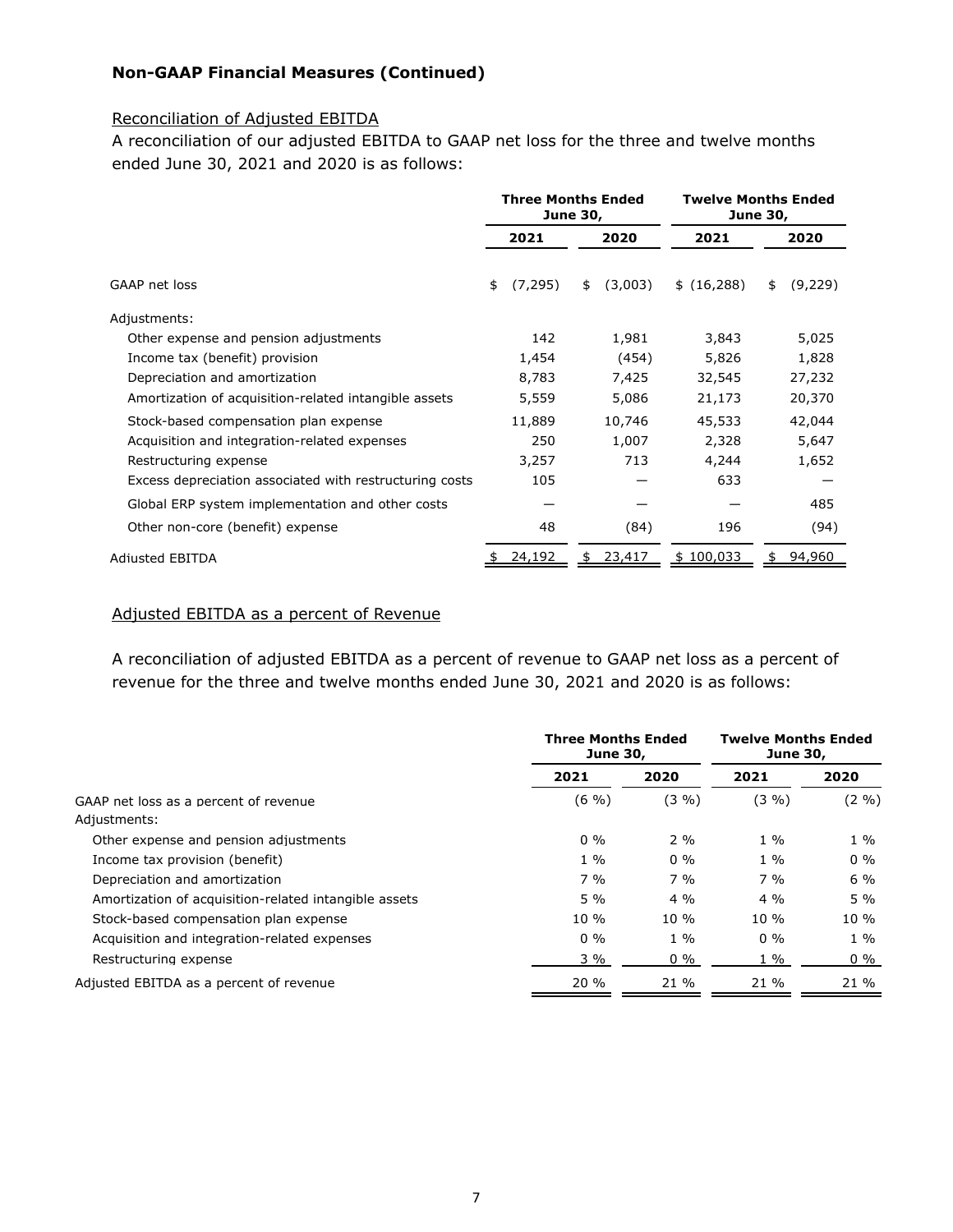## **Bottomline Technologies**

## **Unaudited Condensed Consolidated Statement of Operations**

**(in thousands, except per share amounts)**

|                                                       |                | <b>Three Months Ended</b><br><b>June 30,</b> | <b>Twelve Months Ended</b><br><b>June 30,</b> |                |  |  |
|-------------------------------------------------------|----------------|----------------------------------------------|-----------------------------------------------|----------------|--|--|
|                                                       | 2021           | 2020                                         | 2021                                          | 2020           |  |  |
| Revenues:                                             |                |                                              |                                               |                |  |  |
| Subscriptions                                         | \$101,021      | 87,728<br>\$                                 | \$384,742                                     | \$339,410      |  |  |
| Software licenses                                     | 1,203          | 1,176                                        | 5,074                                         | 8,098          |  |  |
| Service and maintenance                               | 19,441         | 21,088                                       | 79,319                                        | 91,706         |  |  |
| Other                                                 | 464            | 647                                          | 2,268                                         | 3,007          |  |  |
| Total revenues                                        | 122,129        | 110,639                                      | 471,403                                       | 442,221        |  |  |
| Cost of revenues:                                     |                |                                              |                                               |                |  |  |
| Subscriptions                                         | 41,701         | 35,533                                       | 153,308                                       | 136,417        |  |  |
| Software licenses                                     | 80             | 128                                          | 412                                           | 528            |  |  |
| Service and maintenance                               | 9,402          | 11,439                                       | 41,154                                        | 49,955         |  |  |
| Other                                                 | 343            | 523                                          | 1,578                                         | 2,186          |  |  |
| Total cost of revenues                                | 51,526         | 47,623                                       | 196,452                                       | 189,086        |  |  |
| Gross profit                                          | 70,603         | 63,016                                       | 274,951                                       | 253,135        |  |  |
| Operating expenses:                                   |                |                                              |                                               |                |  |  |
| Sales and marketing                                   | 33,378         | 26,383                                       | 119,883                                       | 106,429        |  |  |
| Product development and engineering                   | 20,184         | 18,391                                       | 78,090                                        | 73,019         |  |  |
| General and administrative                            | 17,391         | 14,909                                       | 63,353                                        | 56,749         |  |  |
| Amortization of acquisition-related intangible assets | 5,559          | 5,086                                        | 21,173                                        | 20,370         |  |  |
| Total operating expenses                              | 76,512         | 64,769                                       | 282,499                                       | 256,567        |  |  |
| Loss from operations                                  | (5,909)        | (1,753)                                      | (7, 548)                                      | (3, 432)       |  |  |
| Other income (expense), net                           | 68             | (1,704)                                      | (2, 914)                                      | (3,969)        |  |  |
| Loss before income taxes                              | (5, 841)       | (3, 457)                                     | (10, 462)                                     | (7, 401)       |  |  |
| Income tax (provision) benefit                        | (1, 454)       | 454                                          | (5,826)                                       | (1,828)        |  |  |
| Net loss                                              | (7, 295)<br>\$ | (3,003)<br>\$                                | \$ (16, 288)                                  | (9, 229)<br>\$ |  |  |
| Net loss per share:                                   |                |                                              |                                               |                |  |  |
| <b>Basic and Diluted</b>                              | (0.17)<br>\$   | (0.07)<br>\$                                 | (0.38)<br>\$                                  | (0.22)<br>\$   |  |  |
| Shares used in computing net loss per share:          |                |                                              |                                               |                |  |  |
| <b>Basic and Diluted</b>                              | 43,127         | 42,078                                       | 42,793                                        | 41,770         |  |  |